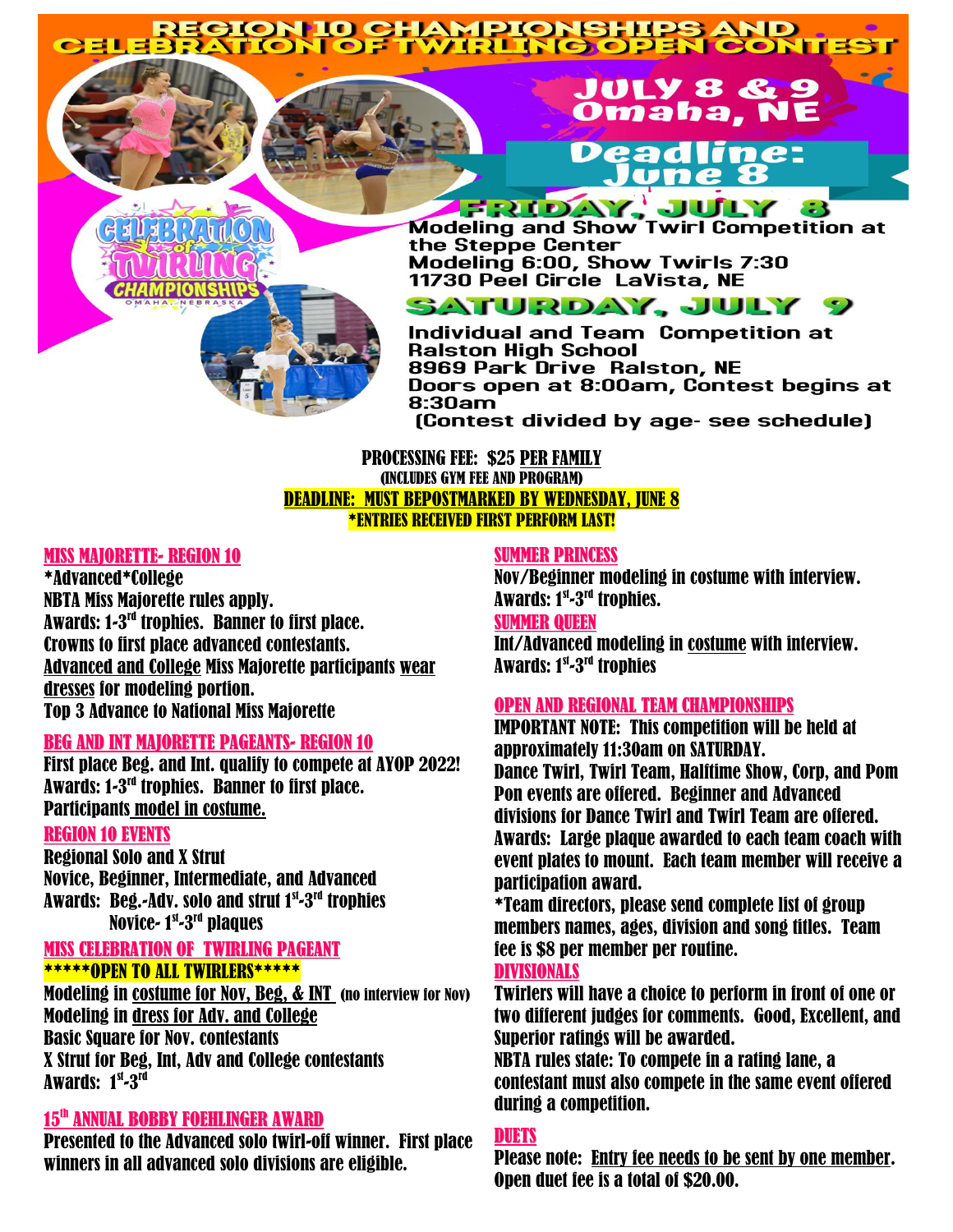**REGION 10 & OPEN CELEBRATION OF TWIRLING ENTRY FORM** 

**Office use:**

Entry Deadline: Entries must be postmarked by Wednesday, June 8, 2022. No Exceptions! The award count will be determined immediately following the deadline

| <b>NAME</b>                                                                                                                                           |                                          | <b>CONTEST AGE</b><br>* BIRTHDAY                           |                                                   |                                                  |                              |                     |  |  |
|-------------------------------------------------------------------------------------------------------------------------------------------------------|------------------------------------------|------------------------------------------------------------|---------------------------------------------------|--------------------------------------------------|------------------------------|---------------------|--|--|
| <b>STREET</b>                                                                                                                                         |                                          | <b>CITY</b>                                                |                                                   | <b>STATE</b>                                     | <b>ZIP CODE</b>              |                     |  |  |
| <b>AREA CODE + PHONE <math>#</math></b>                                                                                                               |                                          | <b>INSTRUCTOR(S)</b><br><b>DUET/TRIO PARTNER(S)+ AGE**</b> |                                                   |                                                  |                              |                     |  |  |
| <b>EMAIL ADDRESS</b>                                                                                                                                  |                                          |                                                            |                                                   |                                                  |                              |                     |  |  |
| *contest age is the age of competitor on Sept. 1, 2021<br><b>** Please only one member send in duet entry</b>                                         |                                          |                                                            |                                                   |                                                  |                              |                     |  |  |
| Please mark events wishing to enter- to avoid confusion, it is very helpful to also highlight events.<br><b>SPECIAL EVENTS (OPEN TO ALL TWIRLERS)</b> |                                          |                                                            |                                                   |                                                  |                              |                     |  |  |
| $\Box$                                                                                                                                                | <b>Nov. Miss Celebration of Twirling</b> |                                                            | □<br><b>Summer Princess (Nov/Beg Modeling)</b>    |                                                  | \$20.00                      |                     |  |  |
| $\Box$<br><b>Beg. Miss Celebration of Twirling</b>                                                                                                    | \$55.00                                  | □                                                          | <b>Summer Queen (Int/Adv Modeling)</b><br>\$20.00 |                                                  |                              |                     |  |  |
| $\Box$<br><b>Int. Miss Celebration of Twirling</b>                                                                                                    |                                          | \$55.00                                                    | $\Box$                                            | <b>Rhythmic Twirl (Saturday)</b><br>\$30.00      |                              |                     |  |  |
| $\Box$<br><b>Adv. Miss Celebration of Twirling</b>                                                                                                    |                                          | \$55.00                                                    | $\Box$                                            | <b>Show Twirl (Friday)</b><br>\$30.00            |                              |                     |  |  |
| $\Box$<br><b>College Miss Celebration of Twirling</b>                                                                                                 |                                          | \$55.00                                                    | $\Box$                                            | Collegiate Solo (Saturday)<br>\$30.00            |                              |                     |  |  |
|                                                                                                                                                       |                                          |                                                            | $\Box$                                            | Team \$8 per member per routine sent in by coach |                              |                     |  |  |
| <b>OTHER OPEN EVENTS</b><br><b>ENTRY FEE FOR THE FOLLOWING EVENTS IS 15.00 PER EVENT</b>                                                              |                                          |                                                            |                                                   |                                                  |                              |                     |  |  |
| $\Box$ Nov. Best Appearing<br>$\Box$ Nov. Visitor X Strut                                                                                             |                                          |                                                            | $\square$ Int. Visitor Solo                       |                                                  | $\square$ Nov. Duet (\$20)   |                     |  |  |
| $\Box$ Beg. Best Appearing<br>$\Box$ Beg. Visitor X Strut                                                                                             |                                          |                                                            | $\Box$ Adv. Visitor Solo                          |                                                  | $\Box$ Beg. Duet (\$20)      |                     |  |  |
| $\Box$ Adv. Best Appearing<br>$\square$ Int. Visitor X Strut                                                                                          |                                          | $\Box$ First Solo                                          |                                                   |                                                  | $\Box$ Int. Duet (\$20)      |                     |  |  |
| $\Box$ Nov. Basic Square<br>$\Box$ Adv. Visitor X Strut                                                                                               |                                          | $\square$ Nov. 2-Baton                                     |                                                   |                                                  | $\Box$ Adv. Duet (\$20)      |                     |  |  |
| $\Box$ Beg. Basic Square                                                                                                                              | $\square$ Nov. Solo                      |                                                            | $\Box$ Beg. 2-Baton                               |                                                  | $\Box$ Boys Solo Level       |                     |  |  |
| □ Adv. Basic Square                                                                                                                                   | $\Box$ Beg. Solo                         |                                                            | $\Box$ Int. 2-Baton                               |                                                  | $\square$ Div. Dress Model   |                     |  |  |
| $\Box$ Nov. X-Strut                                                                                                                                   | $\Box$ Int. Solo                         |                                                            | $\square$ Adv. 2-Baton                            |                                                  | $\Box$ Divisional X-Strut    |                     |  |  |
| $\Box$ Beg. X-Strut<br>$\Box$ Adv. Solo                                                                                                               |                                          |                                                            | $\Box$ 3-Baton BEG                                |                                                  | $\square$ Divisional Solo #1 |                     |  |  |
| $\Box$ Int. X-Strut<br>$\square$ Nov. Visitor Solo                                                                                                    |                                          | $\Box$ 3-Baton ADV                                         |                                                   |                                                  | $\Box$ Divisional Solo #2    |                     |  |  |
| JAdv. X-Strut                                                                                                                                         | □Beg. Visitor Solo                       |                                                            |                                                   |                                                  |                              |                     |  |  |
| REGION 10 EVENTS (MUST LIVE IN COLORADO, KANSAS, NEBRASKA, OR SOUTH DAKOTA)                                                                           |                                          |                                                            |                                                   |                                                  |                              |                     |  |  |
| <b>REGION 10 MAJORETTE PAGEANTS</b>                                                                                                                   |                                          | <b>Regional Strut</b>                                      |                                                   | <b>Regional Solo</b>                             |                              |                     |  |  |
| <b>Beg. Pageant</b>                                                                                                                                   | \$55.00                                  | Nov.<br>$\Box$                                             | \$20.00                                           | Nov.<br>I,                                       | $$20.00$ $\Box$              | <b>Boys \$25.00</b> |  |  |
| <b>Int. Pageant</b>                                                                                                                                   | \$55.00                                  | Beg.<br>$\Box$                                             | \$25.00                                           | Beg.<br>l 1                                      | \$25.00                      | <b>Level</b>        |  |  |
| <b>Adv. Miss Majorette</b><br>$\Box$                                                                                                                  | \$60.00                                  | Int.<br>$\Box$                                             | \$25.00                                           | Int.<br>$\Box$                                   | \$25.00                      |                     |  |  |
| <b>College Miss Majorette</b>                                                                                                                         | \$60.00                                  | Adv.<br>$\Box$                                             | \$25.00                                           | Adv.<br>$\Box$                                   | \$25.00                      |                     |  |  |
| <b>GYM FEE</b><br>\$25 PER FAMILY                                                                                                                     |                                          |                                                            | <b>MAIL ENTRIES TO:</b>                           |                                                  |                              |                     |  |  |
| <b>EVENT ENTRY FEE</b>                                                                                                                                |                                          |                                                            | <b>SUE FOEHLINGER</b>                             |                                                  |                              |                     |  |  |
| <b>SUNDAY CAMP (\$35)</b>                                                                                                                             |                                          |                                                            | <b>10254 Z STREET</b>                             |                                                  |                              |                     |  |  |
| <b>TOTAL</b><br>CHECK#<br><b>OMAHA, NE 68127</b><br>*MAKE CHECKS PAYABLE TO: MID-AMERICA CELEBRATION OF TWIRLING                                      |                                          |                                                            |                                                   |                                                  |                              |                     |  |  |
|                                                                                                                                                       |                                          |                                                            |                                                   |                                                  |                              |                     |  |  |